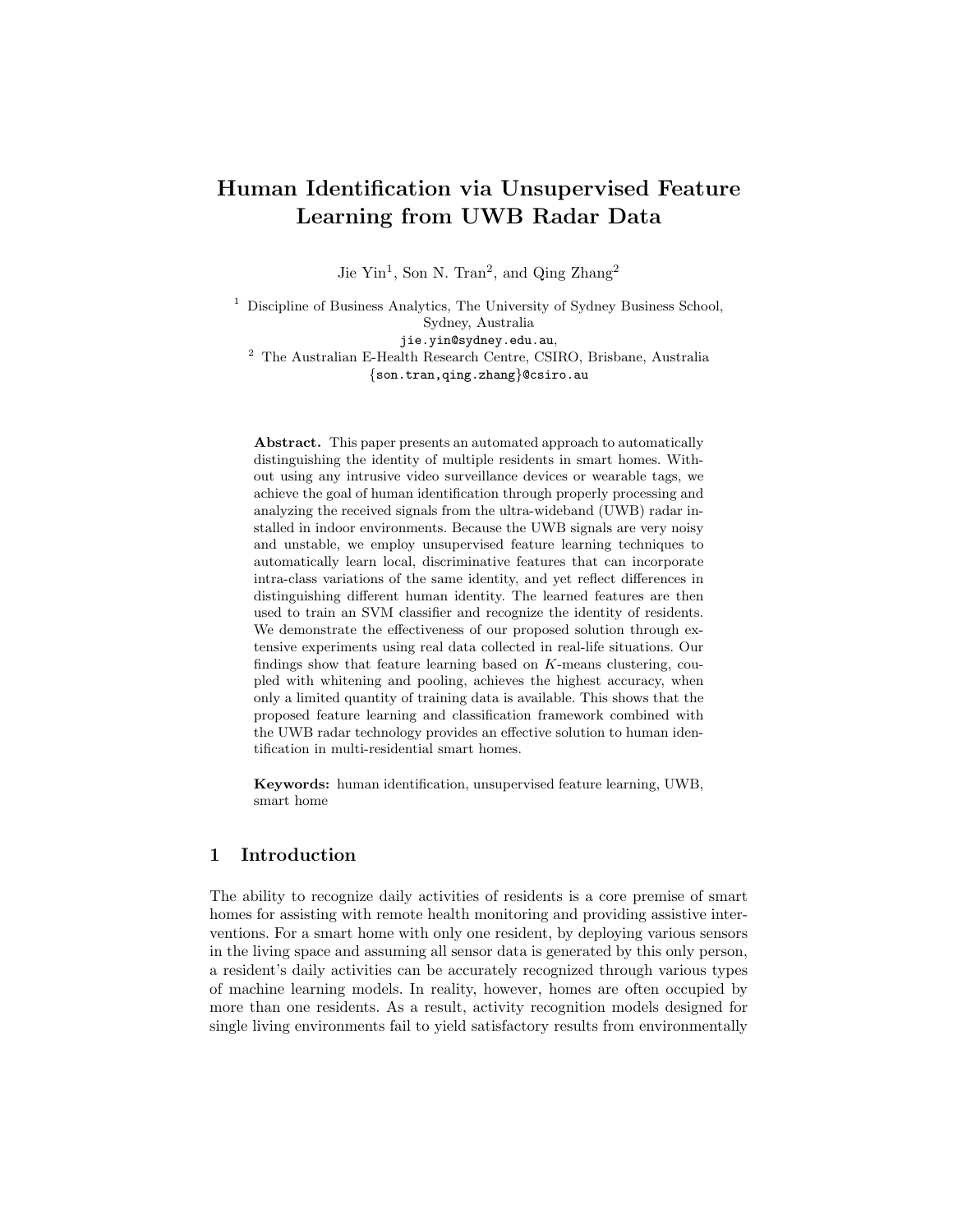deployed sensors, because of the absence of evidence with regards to which sensors are triggered by whom. Therefore, human identification is one of the most crucial problems faced by multi-residential smart homes to fully realize their functionality and potential.

Computer vision systems have been widely used to recognize human identity [14]. However, they have limited performance in poor visibility conditions (e.g., at night), and inevitably raise privacy concerns. This restricts them to be deployed in real-life smart homes that require to respect the privacy and comfort of residents under monitoring [12]. Another popular solution to human identification is the use of wearable devices that need to be carried by residents. In such wearable systems, each resident carries a tag which continuously advertises its unique ID through various types of wireless communication, such as Wi-Fi [6], Bluetooth [1], or RFID. These tags can be used as unique identifiers to help distinguish individuals. Each of these tags, however, is always assumed to be carried by a particular resident, and any of its presence is simply associated with that resident. These wearable systems require the residents to always remember and carry wearable devices all day, which forbids them to be widely accepted by senior communities, let alone by people with neurodegenerative diseases.

In this work, we achieve the goal of detecting the identity of residents in smart homes through properly processing and analyzing the received signals from UWB radar. UWB radar systems can be installed in indoor environments in a non-intrusive way, offering many advantages such as high-resolution ranging, low power cost, and strong resistance to narrowband interference [3, 7, 21]. They have abilities to detect the changes within the vicinity of a UWB radar when people pass by. However, due to the multi-path effect, the received UWB signals are very noisy; they are very sensitive to changes in the environment, as well as differing walking modes of people. Thus, the major challenge is to find robust features that are invariant enough to incorporate naturally occurring intra-class variations, for example, resulting from differing walking modes of people or changes in surrounding environments, but discriminative enough to distinguish between different classes. Another significant challenge is collecting large amounts of labeled data for learning, which is very difficult, labor-intensive, and sometimes even impossible when considering practical operation of smart homes. Thus, it is required to build models that are both accurate and lightweight to enable effective and efficient human identification in real-life smart homes.

To cope with these challenges, we propose an unsupervised feature learning and classification framework to recognize the identity of multiple residents in smart homes. This framework utilizes unsupervised feature learning based on K-means clustering to automatically learn a sparse representation from the UWB signals. Specifically, we consider UWB signals in a two-dimensional space and discover discriminative local features that capture useful patterns while filtering out redundant noisy information. This way, the original UWB signals are locally transformed into sparse representations that have desirable properties for distinguishing different human identity. The derived new features are then used to train an SVM classifier to recognize the identity of individuals.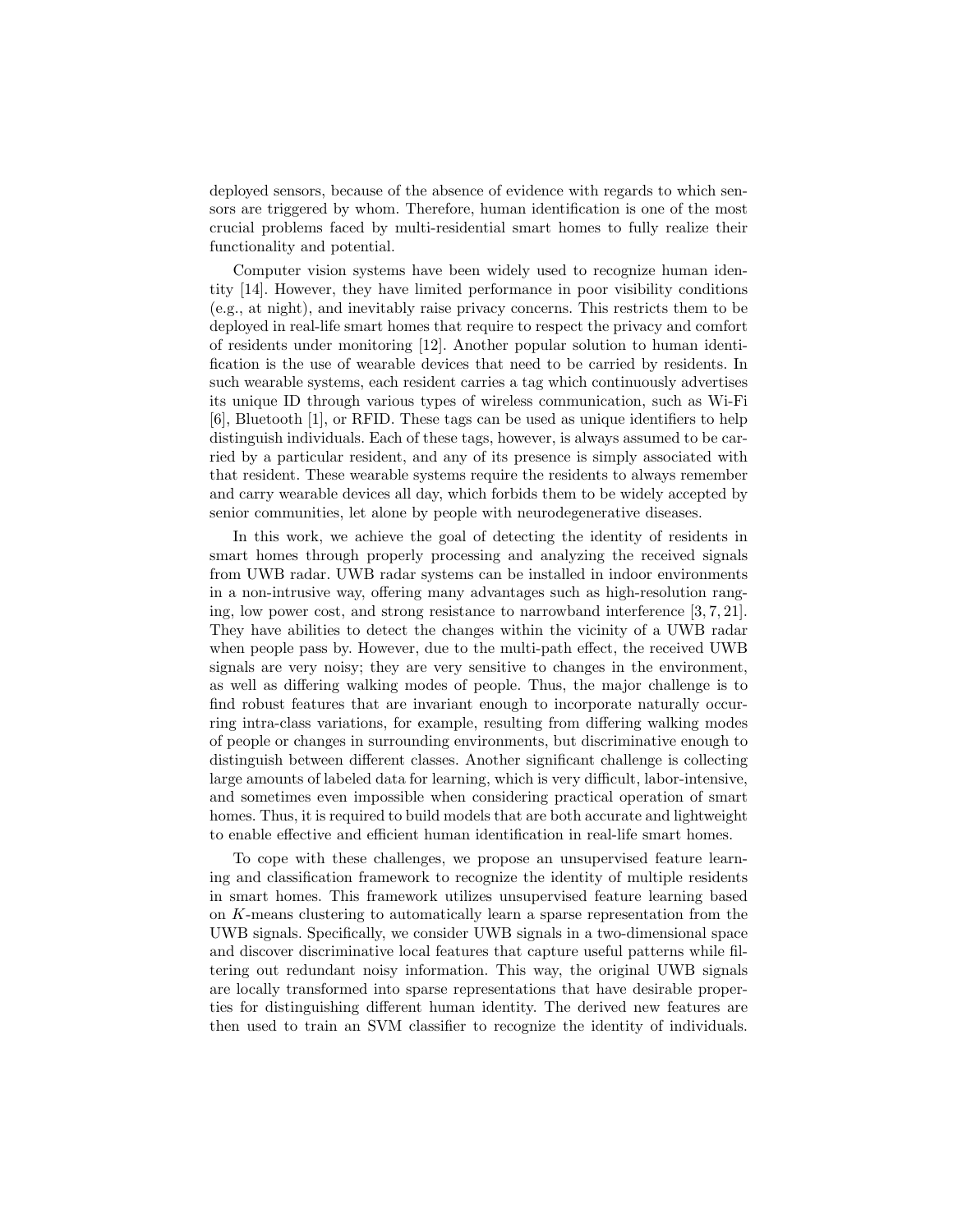We demonstrate the effectiveness of our proposed solution through extensive experiments using real UWB data collected from eight participants in real-life scenarios. We compare against several deep learning models, including sparse auto-encoders, sparse Restricted Boltzmann machines (RBMs), and convolutional neural networks (CNNs), and investigate the effect of several important factors (i.e., whitening, pooling, etc.) that affect their performance. We show that, despite its simplicity, K-means based feature learning achieves the highest accuracy, when only limited training data is available. This testifies its ability to discover discriminative patterns that are effective for human identification.

# 2 Related Work

The ultra-wideband technology has been widely used to identify targets in both military and civilian applications owning to its strong penetrability, high resolution, and anti-interference ability. A method for detecting human presence using UWB impulse-based radar in urban environments is proposed in [3]. Several other methods use UWB radar to detect and classify targets in foliage environments [7, 21]. These methods rely on manually extracted features, such as energy, maximum amplitude, or excess delay of received signal, to perform classification. In contrast, we consider UWB signals in a two-dimensional space and automatically learn discriminative features for distinguishing human identity.

Much recent work in machine learning has focused on learning good feature representations from unlabeled input data to facilitate subsequent analytic tasks such as pattern recognition and classification. Deep architectures trained in an unsupervised manner have been proposed as an automatic method for extracting useful features. The focus has been on building different variants of deep neural networks with many hidden layers to learn multi-level representations, such as sparse auto-encoders [5], sparse RBM [8, 17], and CNNs [18]. Although these recently introduced algorithms often yield better classification results on benchmark datasets like MNIST [16] and CIFAR [13] for handwriting/object recognition, they must require careful selection of multiple hyper-parameters, such as learning rates, number of hidden nodes, etc., in search of higher performance. Unfortunately, how to tune these hyper-parameters is a non-trivial task; their values are often carefully chosen via cross-validation, thus dramatically increasing the amount of training data and running times. Moreover, they require large amounts of labeled data to achieve the current state-of-the-art results; their performance may dramatically degrade with insufficient training data.

In the computer vision area, extensive research has been dedicated to extracting higher-level image features to achieve better performance on object recognition or scene categorization [15]. It has been shown that the classification of natural images can be significantly improved using a multi-stage architecture of feature learning [11]. Among others, K-means clustering, as the unsupervised learning module in these feature learning pipelines, can lead to excellent results, often beating state-of-the-art systems [4]. In this work, we analyze the UWB signals which are essentially different from natural images that are widely studied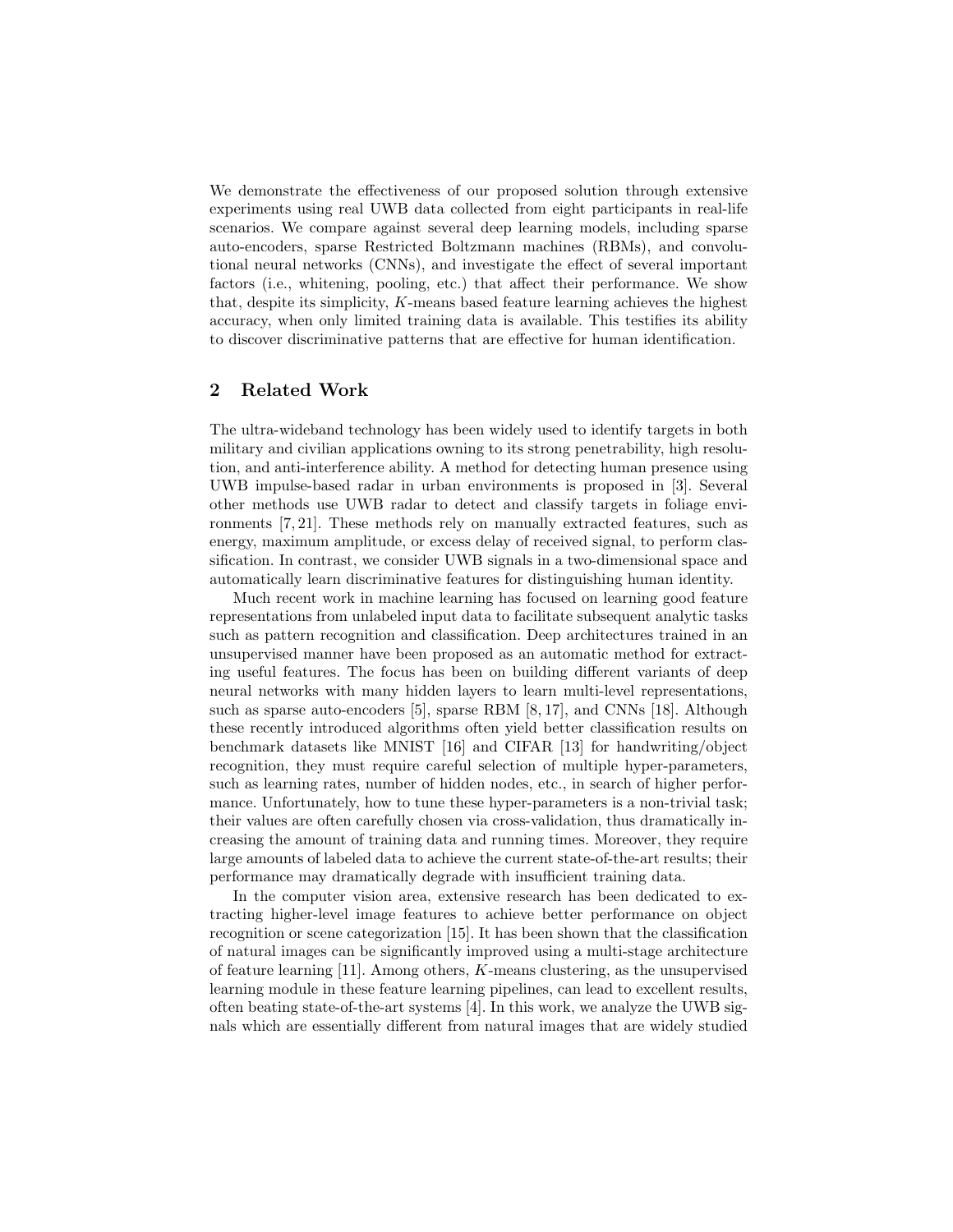in computer vision; the UWB data is noisy, uncertain, and does not contain clear visual objects or edges, making it difficult to identify useful visual features. Thus, instead of working on the full-sized UWB data, we extract random patches and discover local patterns that are discriminative for recognizing human identity.

# 3 Characteristics of the UWB Data

Subject to reflection, refraction, diffraction, and even absorption by human body and the surrounding structures, UWB signal propagation suffers from sever multi-path effect; the impinging UWB electromagnetic wave scatters from different human body parts at different times with various amplitudes, depending on the distance to the body part, and the size and material of the reflecting part.



Fig. 1. Scattered UWB signals of two different subjects walking within the vicinity of a UWB radar. (a) and (b) indicate Subject A's straight and diagional walking. (c) and (d) indicate Subject B's straight and random walking. It is evident that the local patterns of the UWB signals are quite different for different subjects, or the same subject but with differing walking modes.

Fig. 1 shows scattered UWB signals of two different subjects walking within the vicinity of a UWB radar, where brighter colors indicate closer distance between the UWB radar and the target. Because the two subjects have different height and body shape, when they pass by the UWB radar, the UWB signals reflected from their bodies have different strength; the signals scattered from a taller subject would be stronger as the signals travel shorter distance to and back from his reflecting body (e.g., head, shoulder). As can be seen, scattered UWB signals of Subject A (Fig. 1(a)) are noticeably different from those of Subject B (Fig. 1(c)) when they both pass by the UWB radar along a straight line.

Moreover, due to the multi-path effect, the reflected UWB signals might vary a lot even when the same subject passes by using different walking modes; for example, a person might walk by randomly or diagonally, instead of strictly following a straight line. As an example of UWB radar's sensitivity to different walking modes, consider Fig  $1(c)$  and  $1(d)$  that exhibit different local patterns of UWB signals when Subject B takes a straight/random walk.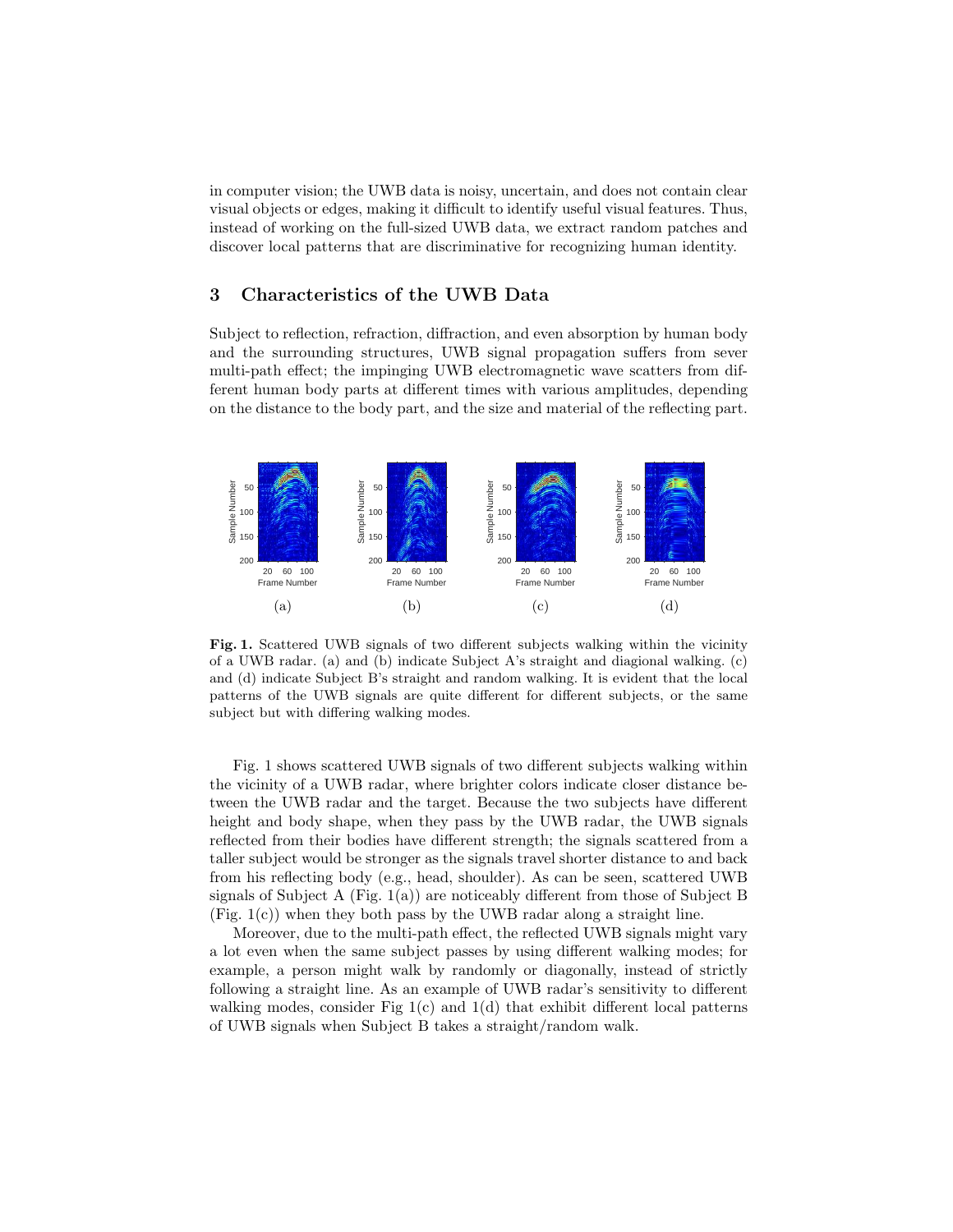# 4 Unsupervised Feature Learning and Classification for Human Identification

To cope with the noisy characteristics of the UWB signals, the major challenge is to discover class models that are invariant enough to handle intra-class variations of the same subject, such as differing walking modes or gaits, and yet discriminative enough to distinguish between different subjects. Because there is a lack of prior knowledge about what features are potentially useful, we resort to automatically learning useful features from the unlabeled data and use them for classification. We extract random patches from the UWB signals and discover local patterns that are discriminative for distinguishing human identity.



Fig. 2. The workflow of unsupervised feature learning and classification

The workflow of unsupervised feature learning and classification for human identification is shown in Fig. 2. It consists of five major components: (1) convolutional module that generates random patches from the original UWB data, (2) pre-processing module that performs normalization and whitening on the input patches, (3) unsupervised feature learning module that learns a mapping function from an input patch to a new feature vector, (4) feature extraction module that transforms an original UWB data into a new representation using the learned mapping function, and (5) classification module that takes the new representation as input and trains a classifier for identity recognition.

### 4.1 Convolutional Module

Given a set of input UWB data  $U = \{u^{(1)}, \ldots, u^{(n)}\}$ , we start by extracting random patches from unlabeled data, since we expect most useful, discriminative features are localized to a small region. Suppose each patch has dimension p-byp, where p is referred to as the patch size. Each  $p$ -by-p patch can be represented as a vector  $x^{(i)} \in \mathbb{R}^N$  of pixel intensity values, with  $N = p \times p$ . This way we construct a dataset of m patches  $X = \{x^{(1)}, \ldots, x^{(m)}\}$  that are randomly sampled from the input UWB data  $U$ .

#### 4.2 Pre-Processing

Before applying any feature learning algorithm, it is useful to perform several preprocessing steps on the input patches  $x^{(i)}$ . The first step is normalization which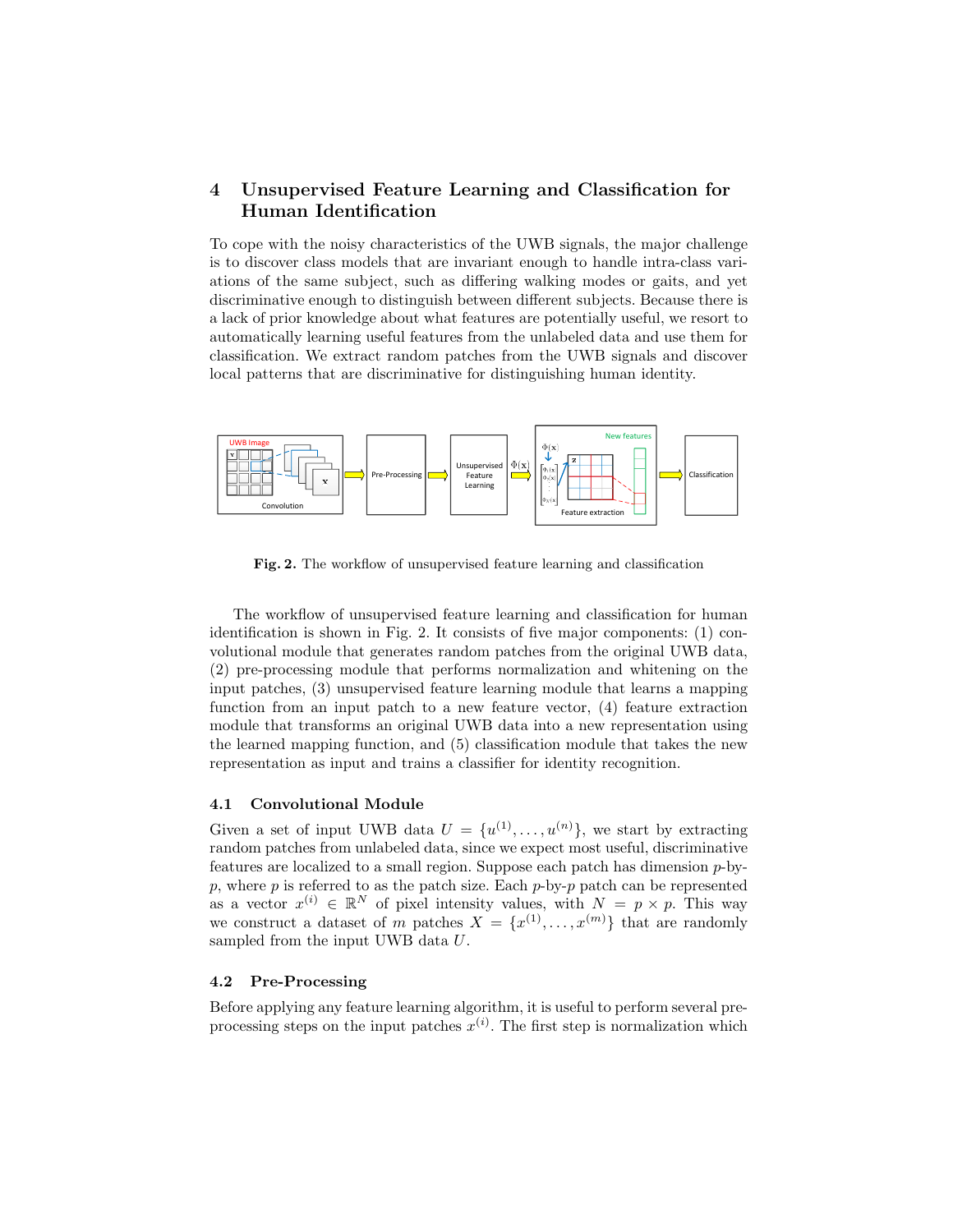normalizes the brightness and contrast of the patches. For each patch  $x^{(i)}$ , we subtract out the mean of its elements and divide by the standard deviation, given by  $x^{(i)} = (\tilde{x}^{(i)} - \mu_{\tilde{x}^{(i)}})/\sigma_{\tilde{x}^{(i)}},$  where  $\mu_{\tilde{x}^{(i)}}$  and  $\sigma_{\tilde{x}^{(i)}}$  are the mean and standard deviation of any unnormalized patch  $\tilde{x}^{(i)}$ . After normalization, we apply the ZCA whitening  $[10]$  on the entire dataset X. This process is commonly used in deep learning to remove correlations between nearby pixels. We will later empirically assess the usefulness of whitening on the UWB data for identity recognition.

#### 4.3 Unsupervised Feature Learning

After pre-processing steps, we now apply an unsupervised learning algorithm on dataset X to extract discriminative features. Specifically, we aim to learn a function  $\Phi : \mathbb{R}^N \to \mathbb{R}^K$ , which maps an input vector  $x^{(i)} \in \mathbb{R}^N$  to a new Kdimensional feature vector  $z^{(i)} \in \mathbb{R}^K$ . In this work, K-means clustering is used as the unsupervised feature learning moduel. The classic  $K$ -means algorithm finds cluster centroids that minimize the distance between data points and the nearest centroids. In our context, the data points are randomly extracted patches and the controids are the filters that will be used to newly encode the data. From this perspective, K-means algorithm learns to construct a dictionary  $D \in \mathbb{R}^{N \times K}$  from the input vector  $x^{(i)} \in \mathbb{R}^N$  for  $i = 1, 2, ..., m$ , such that the reconstruction error can be minimized. We use a modified version of  $K$ -means, similar to spherical K-means [9], that aims to find the dictionary  $\mathcal D$  according to:

$$
\min_{\mathcal{D},z} \sum_{i} \|\mathcal{D}z^{(i)} - x^{(i)}\|_2^2,
$$
\n
$$
s.t. \quad \|z^{(i)}\|_0 \le 1, \forall i \quad \|\mathcal{D}^{(j)}\|_2 = 1, \forall j
$$
\n
$$
(1)
$$

where  $z^{(i)} \in \mathbb{R}^K$  is a code vector associated with the input  $x^{(i)}$ , and  $\mathcal{D}^{(j)}$  is the j'th column of the dictionary  $\mathcal D$ . Here, the objective is to find a dictionary  $\mathcal D$ and a new representation,  $z^{(i)}$ , of each input  $x^{(i)}$ , that can minimize the difference between  $x^{(i)}$  and its corresponding reconstruction  $\mathcal{D}z^{(i)}$ . The objective function is optimized under two contraints. The first constraint,  $||z^{(i)}||_0 \leq 1$ , indicates that each  $z^{(i)}$  is restricted to have at most one one-zero entry. The second constraint,  $\|\mathcal{D}^{(j)}\|_2 = 1$ , requires that each dictionary column has unit length. The formulation of objective function is very similar in spirit to learning coding schemes, such as sparse coding [20], which requires to solve a convex optimization problem and thus is difficult to scale up. In contrast, K-means has been proved very useful for learning features due to its efficiency and scalability [4].

This optimization problem (1) can be easily solved by alternatively optimizing  $\mathcal D$  and  $z^{(i)}$  as follows:

$$
z_j^{(i)} = \begin{cases} \mathcal{D}^{(j)^\top} x^{(i)} & \text{if } j = \arg \max_l |\mathcal{D}^{(l)^\top} x^{(i)}|, \\ 0 & \text{otherwise,} \end{cases}
$$
 (2)

$$
\mathcal{D} = XZ^{\top} + \mathcal{D},\tag{3}
$$

$$
\mathcal{D}^{j} = \frac{\mathcal{D}^{(j)}}{||\mathcal{D}^{(j)}||_{2}},\tag{4}
$$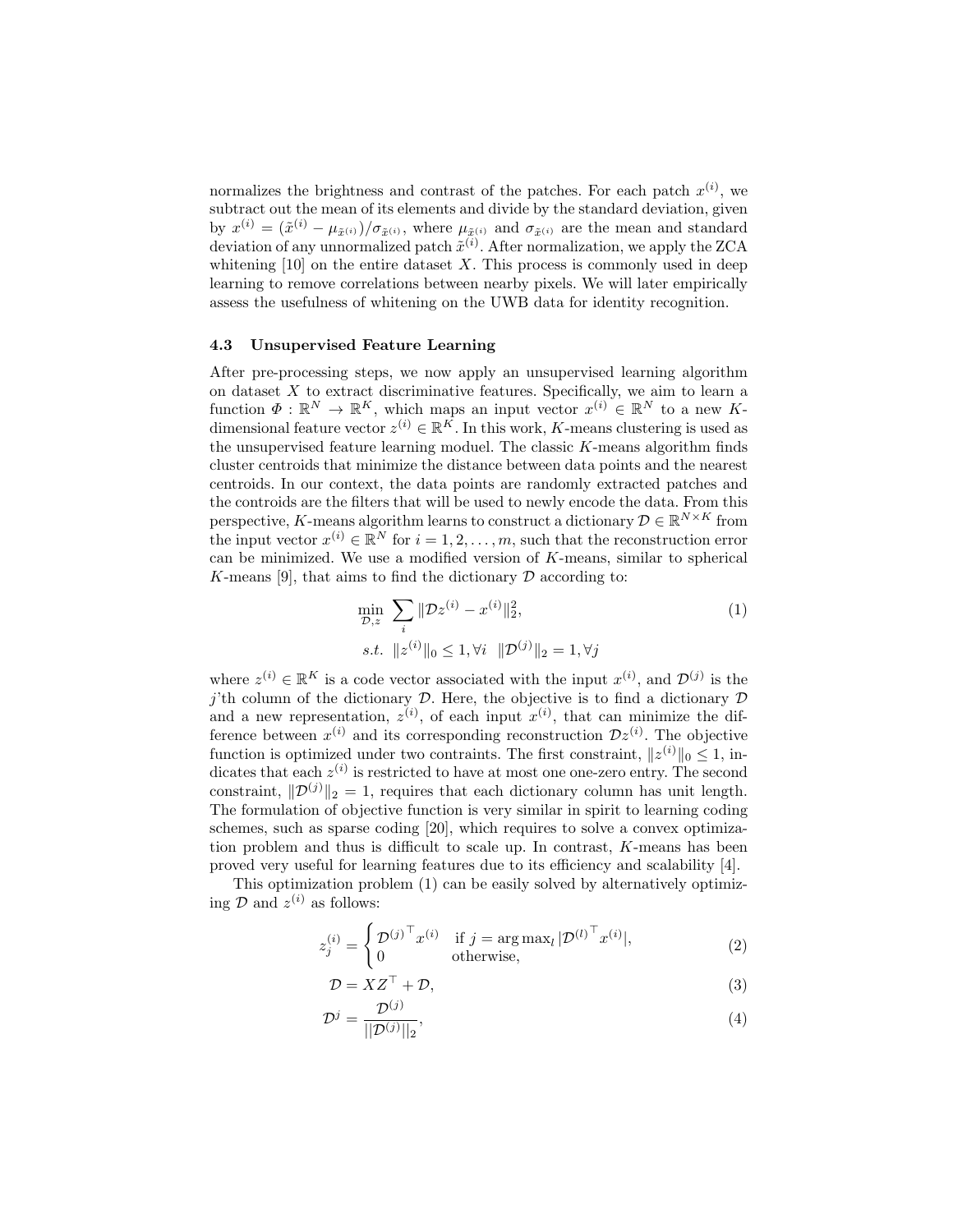where matrices  $X \in \mathbb{R}^{N \times m}$  and  $Z^{K \times m}$  have columns  $x^{(i)}$  and  $z^{(i)}$ , respectively.

Finally, the columns of the dictionary  $\mathcal{D}, \mathcal{D}^{(j)}$ 's, are returned as K cluster centriods. Each patch  $x^{(i)}$  is mapped to a new K-dimensional vector  $z^{(i)} \in \mathbb{R}^K$ , with each element being the "distance" to the corresponding cluster centroid.

#### 4.4 Feature Extraction

After obtaining a new representation  $z^{(i)} \in \mathbb{R}^K$  for each patch  $x^{(i)}$ , we can build a new representation of any given UWB data. Given a  $w$ -by- $v$  UWB data, we define a  $(w-p+1)$ -by- $(v-p+1)$ -by-K array of features by computing the representation  $z$  for every  $p$ -by- $p$  patch of the input data. To alleviate invariance to small distortion, we further reduce the dimensionality of the new representation via average pooling that combines local regions of  $z^{(ij)}$ 's using an average operation. Concretely, we split the  $z^{(ij)}$ 's into s spatial regions, and compute the average  $z^{(ij)}$ 's in each region. This results in a reduced K-dimensional representation for each pooling region, and a total of  $s \times K$  new features for each UWB data.

#### 4.5 Classification

Given these pooled feature vectors for a set of training UWB data and their class labels, we adopt a linear support vector machine (SVM) algorithm to train a classifier for human identification. When an unseen UWB data is observed, we first apply the same feature extraction method described above to obtain a new representation, and then apply the learned classifier to predict its class label, that is, the corresponding human identity.

### 5 Experiments

In this section, we validate the performance of our proposed solution using the UWB data collected from a real-world scenario. We first describe the set-up for data collection and pre-processing, and then discuss experimental results.

#### 5.1 Data Collection and Pre-Processing

We used the system as shown in Fig. 3 to collect the UWB data in an indoor environment [19]. The system mounts a UWB transmitter and a UWB receiver on the top of the door frame at the entrance of a room. The UWB waveforms are propagated through the transmitter antenna, with a bandwidth of 3-6 GHz, into the detection zone of the radar. When people are passing the door, the UWB waveforms are scattered from human body and the surrounding objects, and are received at the receiver antenna via multiple paths. The UWB sensor is connected via USB to a PC to record the received signals.

For the task of human identification, eight subjects with different body shape and height participated in the experiments. The characteristics of these subjects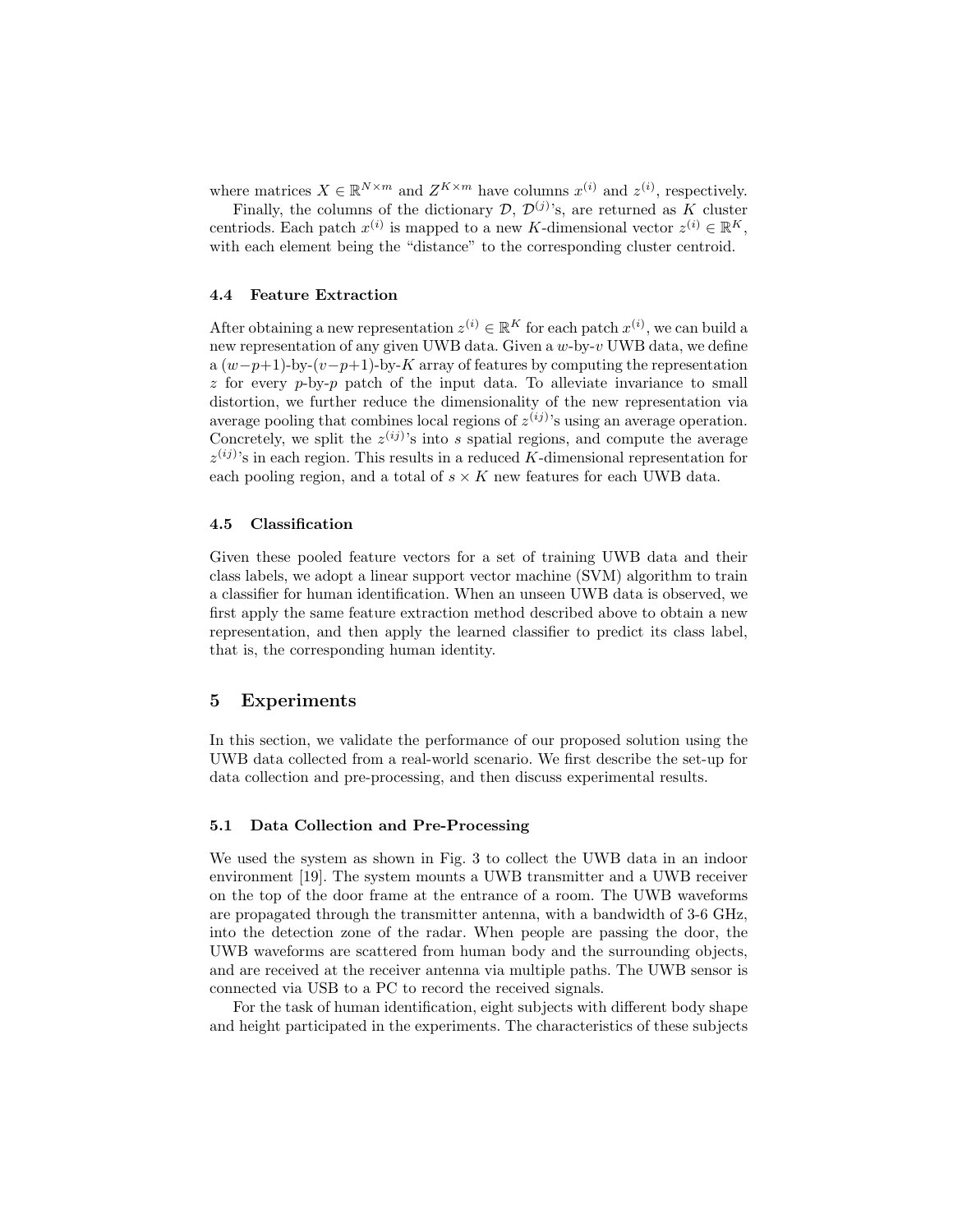are listed in Table 1. To simulate how people pass the door in real life, each subject was requested to pass the door using four walking modes: straight walking, diagonal left-to-right walking, diagonal right-to-left walking, and random walking. For each walking mode, each subject continuously passed the door back and forth until he was asked to stop. Thus, we collected continuous UWB data sequences that contained multiple regions of interest that indicate the presence of participating subjects within the vicinity of the UWB radar.

| Subject Gender                                                                                         | Height (cm)                                          |
|--------------------------------------------------------------------------------------------------------|------------------------------------------------------|
| Male<br>A<br>В<br>Male<br>C<br>Male<br>D<br>Male<br>E<br>Male<br>F<br>Female<br>G<br>Male<br>Η<br>Male | 170<br>171<br>168<br>177<br>169<br>165<br>160<br>176 |



Table 1. Participating subjects Fig. 3. Data collection set-up

For each UWB data sequence, we employed Canny edge detection [2] combined with density thresholding for efficiently localizing subjects in the sequence. The first step was to remove sparse signals to emphasize possible regions of interest where subjects might be detected. Second, we accumulated the densities along the time and frequency dimensions within a sliding window and used a threshold to find a center of a bounding box. With this we segmented regions of interest with dimension of  $200 \times 121$ , but due to the complexity in human's trajectory the localization was not perfect. This is why treating each data sample as a set of local batches is needed in this work. In total, we obtained 768 samples of UWB data, with 96 samples per subject.

For evaluation, we randomly partitioned the data into three sets, each maintaining the same class distribution. We used the first two sets for training, and the third set was held out for testing. We compare K-means clustering with two other feature learning algorithms, sparse auto-encoders and sparse RBMs. For each feature learning algorithm, we learned features from either raw data or whitened data, and trained a linear SVM classifier that is tested on the holdout data. We evaluate classification performance using accuracy.

For all feature learning algorithms, the number of pooling regions s is set to 4, and the number of random patches is set to 100,000. For sparse auto-encoders and sparse RBMs, the regularization term of sparsity penalty is set to 0.001.

#### 5.2 Effect of Whitening and Patch Size

We first performed experiments to test the performance of all the algorithms with respect to different patch sizes both with whitening and without whitening. We expected that larger patch sizes would allow us to discover more complex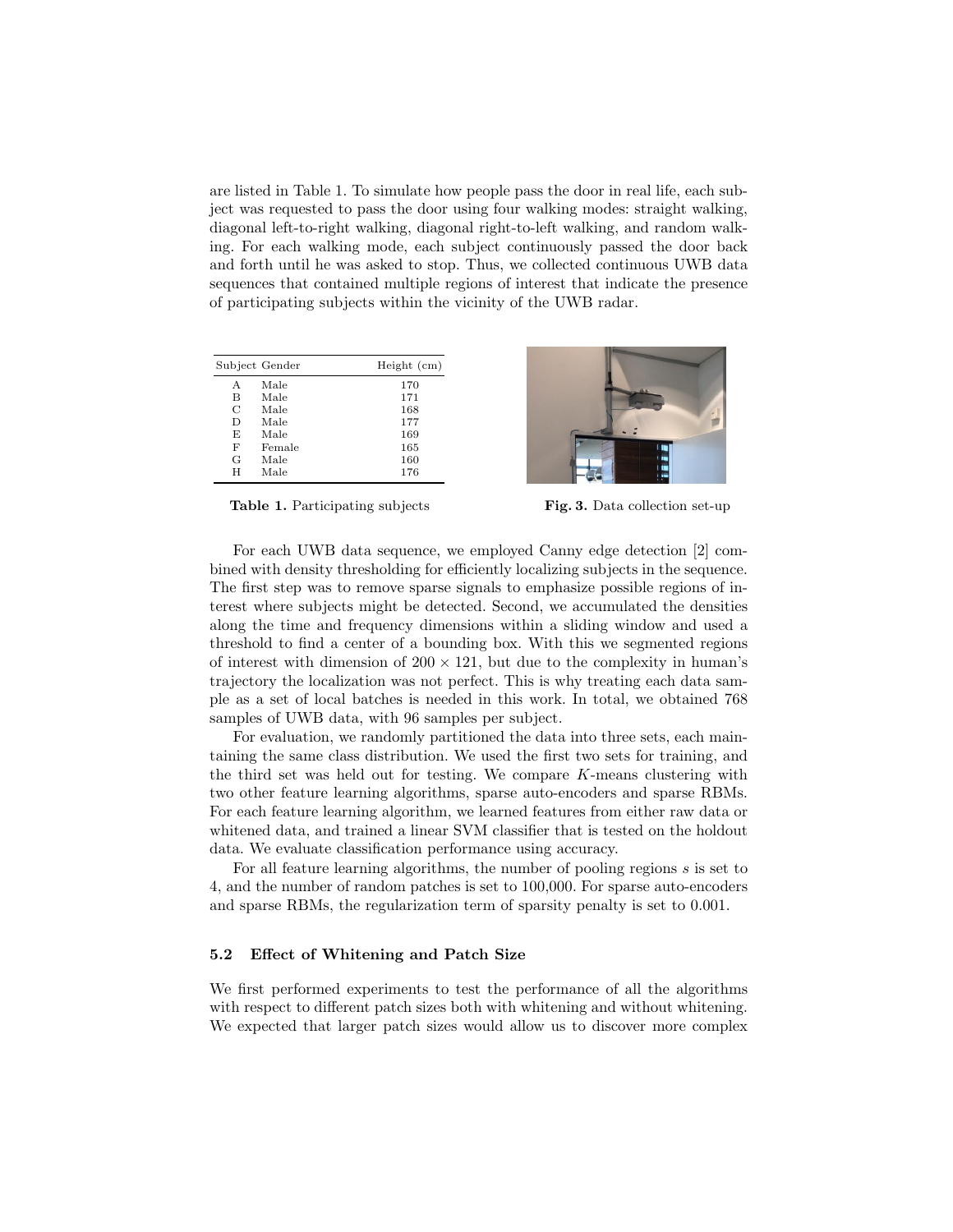features that cover a larger region of the original data. On the other hand, this increases the dimensionality of patches to be processed and may require to use more data for learning or to learn more features. In this experiment, we tested the patch size of 4, 6, 8, 10, 12, and 14 pixels, and set the number of features to 100. The classification results are shown in Table 2.

| Patch size                  |       | 6     |       | 10    | 12    | 14    |
|-----------------------------|-------|-------|-------|-------|-------|-------|
| Sparse RBM                  | 43.04 | 47.47 | 53.16 | 58.23 | 60.75 | 46.83 |
| Sparse RBM (white)          | 47.47 | 60.13 | 67.72 | 77.22 | 72.15 | 71.52 |
| Sparse auto-encoder         | 40.51 | 48.73 | 53.80 | 55.06 | 55.06 | 50.82 |
| Sparse auto-encoder (white) | 58.23 | 68.35 | 77.22 | 70.25 | 48.73 | 53.80 |
| $K$ -means                  | 77.85 | 77.85 | 73.41 | 75.94 | 74.68 | 74.68 |
| $K$ -means (white)          | 79.11 | 80.34 | 76.58 | 77.85 | 76.58 | 77.31 |

Table 2. Effect of whitening and patch size

Table 2 clearly shows the benefit of whitening: all algorithms generally achieve higher classification accuracy by performing whitening on the random patches. This confirms that whitening is a crucial pre-process for all the feature learning algorithms. We can see that,  $K$ -means with whitening achieves the highest accuracy in most cases, except that with the 8 pixel patch size, sparse auto-encoder performs slightly better than K-mean clustering. This is particularly notable because K-means is easy to implement and requires much less turning, unlike sparse auto-encoders and sparse RBMs which require us to carefully choose several hyper-parameters to guarantee reasonable results. Despite of its simplicity, the feature vectors produced by K-means constitute a powerful sparse and localized basis for distinguishing different human identity. Overall, the 6 pixel patch size works best for K-means that achieves an accuracy of 80.34%.

### 5.3 Effect of Number of Feature Bases

Since the number of feature bases  $K$  is an important parameter, we carried out experiments by varying the value of  $K$  from 50, 80, 100, 200, to 400. The value of  $K$  is equivalent to the number of centroids, for  $K$ -means clustering, and the number of hidden units, for sparse auto-encoders/RBMs. These experiments used the 6 pixel patch size and whitening for all algorithms.

Fig. 4 shows classification accuracy of all algorithms with respect to different values of K. We can see that, at the very beginning, all algorithms generally achieve higher performance by learning more features. This is expected because with more features learned, all algorithms have greater representative power, resulting in higher classification accuracy. However, at the later stage, learning more features decreases the accuracy, because the learned features are less distinguishable. Overall, K-means clustering achieves the best accuracy when the number of centroids is 100. Sparse RBMs and sparse auto-encoders performs best when the number of hidden units is 80 and 200, respectively. On the other hand, learning more features indeed increases the computational load and may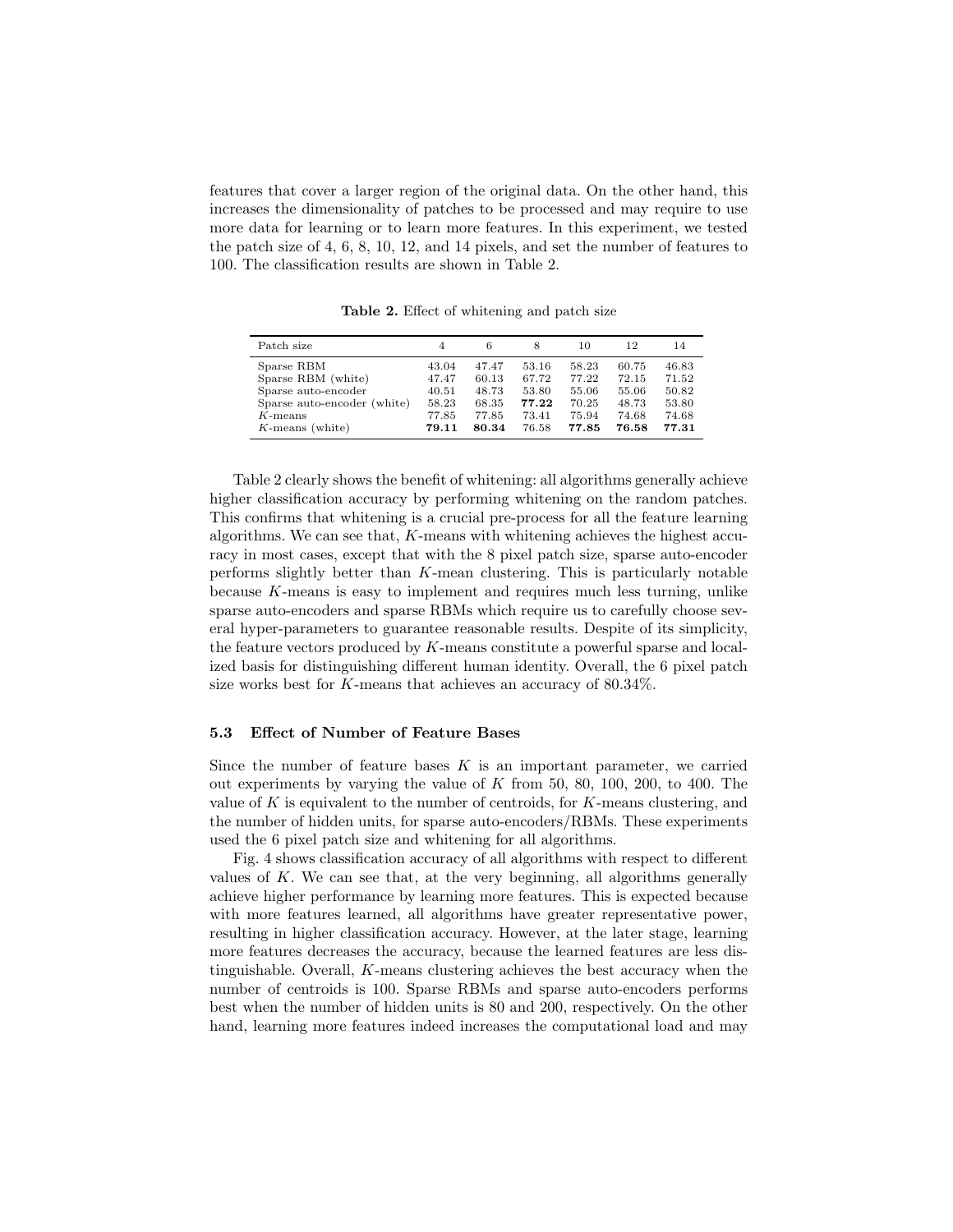

Fig. 4. Effect of number of feature bases

require more data for training. Thus, carefully choosing an appropriate number of feature bases can help achieve a good trade-off between classification accuracy and computational efficiency.

# 5.4 Final Classification Results

We have shown through previous studies that whitening, a 6 pixel patch size, and 100 feature bases work best in general across all feature learning algorithms. Using these parameters, we ran our full pipeline on the training set, trained an SVM classifier, and evaluated on the test set. We also compare against two other baselines: (1) Raw features  $+$  SVM, which trains an SVM classifier on the vectorized UWB data, (2) CNN, which is one state-of-the-art deep learning model trained on the original UWB data. Our final results are reported in Table 3.

Table 3. Classification accuracy

| Algorithm            | Test Accuracy $(\%)$ |
|----------------------|----------------------|
| Raw features $+$ SVM | 28.22                |
| <b>CNN</b>           | 58.07                |
| Sparse RBM           | 59.49                |
| Sparse auto-encoder  | 68.35                |
| K-means              | 80.34                |

From Table 3, we can see that the three feature learning algorithms, sparseauto-encoders, sparse RBMs and K-means clustering outperform the other two baselines that directly work on the original UWB data. This confirms that local patterns learned from input patches have more discriminative power than original features. Although CNN has demonstrated to render high performance on many image classification tasks, in the case that we only a limited number of training data, it produces unsatisfactory results for human identification. Again, K-means clustering achieves the highest performance with 80.34% accuracy.

Table 4 shows classification confusion matrix for identifying eight participants, with features learned by  $K$ -means clustering. As can be seen from the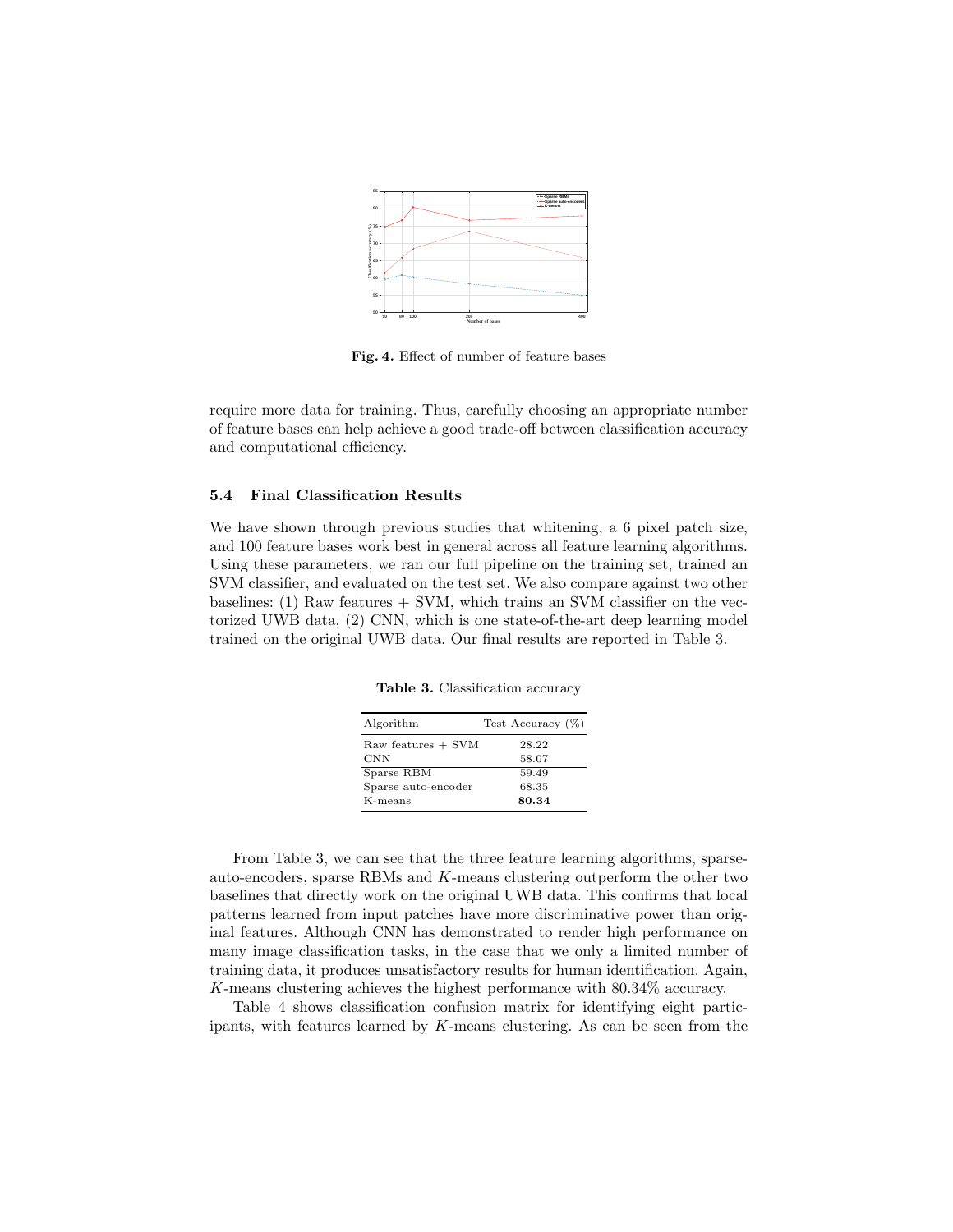Table 4. Confusion matrix with features learned by K-means clustering

| truth $/$ predict | А              | В               | С              | Ð              | Ε              | F              | G        | Н              | Accuracy $(\%)$ |
|-------------------|----------------|-----------------|----------------|----------------|----------------|----------------|----------|----------------|-----------------|
| Α                 | 17             | 0               | 2              | 0              |                | $\Omega$       | $\Omega$ | 0              | 85.00           |
| в                 | 0              | $\overline{20}$ | 0              | 0              | $\overline{2}$ | $\Omega$       | 0        | $\overline{2}$ | 83.33           |
| С                 | $\overline{2}$ | $\theta$        | 16             | 0              | $\Omega$       | $\overline{2}$ | $\Omega$ | 0              | 80.00           |
| D                 | 0              | 0               | 0              | 13             | 0              |                | $\Omega$ | 0              | 92.86           |
| E                 |                |                 | 0              | $\overline{2}$ | 12             | $\Omega$       |          | 0              | 70.59           |
| F                 | 0              | $\Omega$        | $\overline{2}$ | 5              | $\overline{2}$ | 13             |          |                | 56.52           |
| G                 | 0              | 0               | 0              | $\Omega$       |                |                | 17       | 0              | 89.47           |
| H                 |                |                 | 0              |                | $\overline{2}$ |                |          | 17             | 85.00           |
| OveraII           |                |                 |                |                |                |                |          |                | 80.34           |

table, most of the errors occur when distinguishing participants with close height, for example, participants A (170 cm), B (171 cm), C (168 cm), and E (169 cm). Participants D (177 cm) and G (160 cm) are classified correctly with high accuracy of 92.86% and 89.47%, because they are the tallest and shortest among eight participants. Unexpectedly, the classifier sometimes has difficulty in distinguishing participant F (165 cm, female) from other male participants, yielding 56.52% accuracy only. This probably because she has similar body gait with some other males when walking within the detection zone of the UWB radar.

# 6 Conclusion

This paper proposed an automatic approach to human identification in multiresidential smart homes. We argued that, due to privacy or burden concerns, previous approaches to human identification that rely on video surveillance or wearable devices are not suitable as a practical solution in real-life smart homes. Instead, we achieved the objective of human identification through properly processing and analyzing the received signals from the UWB radar. We investigated the use of unsupervised feature learning techniques to automatically learn local, discriminative features for human identification. We evaluated our proposed solution through extensive experiments using real data collected from eight participants. Our results showed that K-means based feature learning, coupled with whitening and pooling, yields the best performance. This suggested that, while more complex algorithms like sparse auto-encoders or sparse RBMs may have greater representative power, they may not always be the best choice, given that in practice there may exist only a limited number of training data. In the future, we plan to implement our proposed solution in a real-time system to recognize human identity on a larger dataset and test its real-time effectiveness and efficiency.

# Acknowledgment

The authors would like to thank Chad Hargrave and Ghassem Mokhtari for constructive discussions. The UWB data was collected with ethics approval from CSIRO Health and Medical Research Ethics Committee, LR 12/2017.